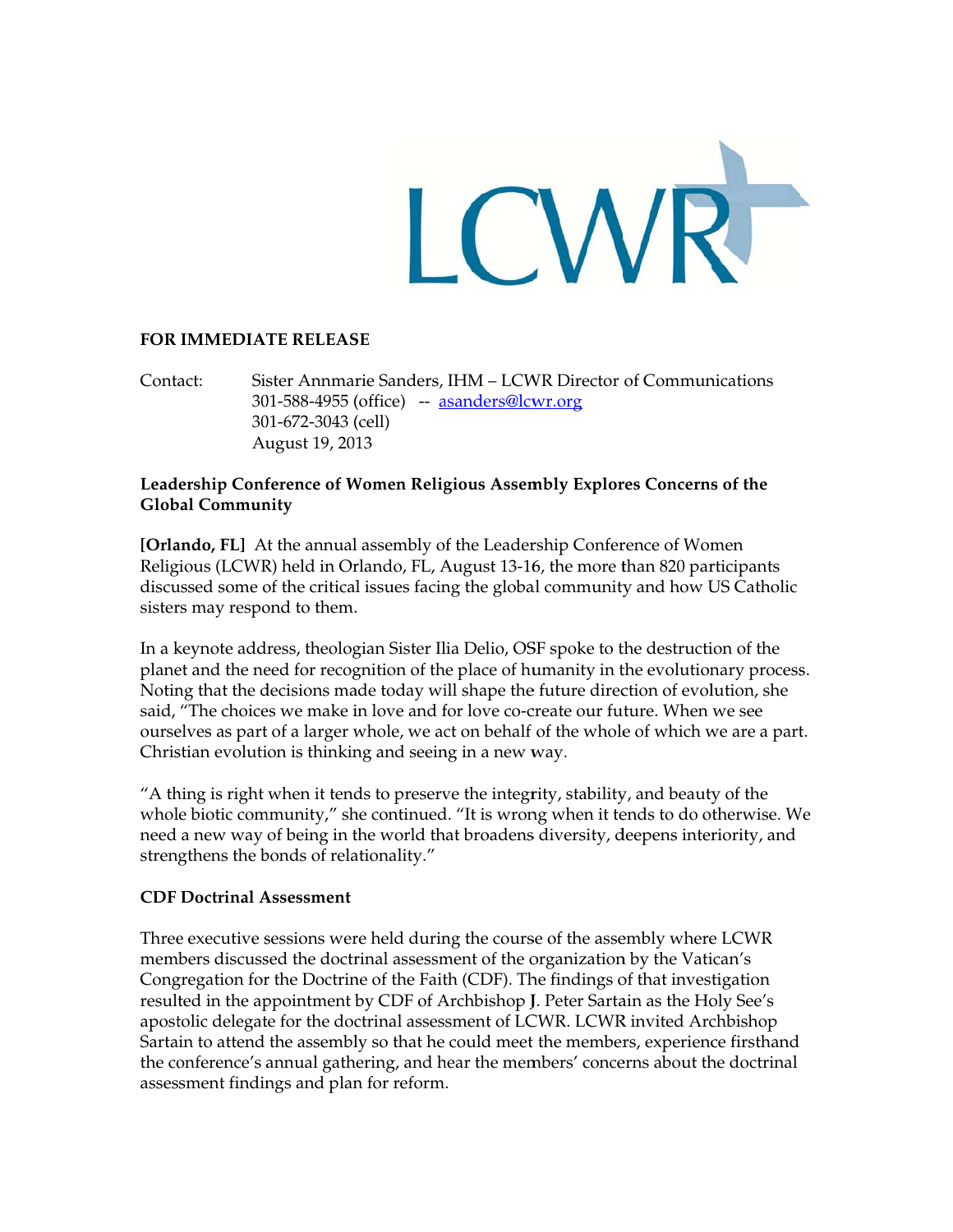At the first executive session, the LCWR officers shared their impressions of the meetings that had taken place between themselves and Archbishop Sartain, as well as his two assistants, Bishop Leonard Blair and Bishop Thomas John Paprocki. LCWR invited Archbishop Sartain to address the assembly during the second session and then to listen to the members' response to his remarks. At a third session the members gave direction to the LCWR officers for next steps in working with the three bishop delegates. All sessions were conducted in a process of contemplative discernment where time was provided for prayer, silence, and respectful listening.

Immediately following the assembly, the 21-member LCWR national board held a threeday meeting that began with a two-hour debriefing session with Archbishop Sartain. At the conclusion of its meeting, the board issued the following statement:

> "The session with Archbishop Sartain allowed a profound and honest sharing of views. Due to time limitations during the assembly, Archbishop Sartain had little opportunity to answer the members' questions. Clearly, however, he had been listening intently and heard the concerns voiced by the members, and their desire for more information. The extraordinarily rich and deeply reverent conversation during the board meeting gave us a greater understanding of Archbishop Sartain, and we believe he now also better understands us. Although we remain uncertain as to how our work with the bishop delegates will proceed, we maintain hope that continued conversations of this depth will lead to a resolution of this situation that maintains the integrity of LCWR and is healthy for the whole church."

### **Presidential Address**

In her address to the assembly, LCWR president Sister Florence Deacon, OSF presented reflections on what it means to be a faithful woman of the church as a framework for a way forward in LCWR's relationships with church leaders. Referring to LCWR's doctrinal assessment, she concluded, "Our situation reflects larger questions and concerns such as the ongoing implementation of the Second Vatican Council; the ecclesial roles of women religious and of the laity, especially women; understandings of authority, faithful dissent, and obedience; and the need for spaces where honest, probing questions about faith and belief can be raised and discussed."

### **Outstanding Leadership Award**

During the assembly, LCWR bestowed the 2013 Outstanding Leadership Award on its past president Sister Pat Farrell, OSF, for the service she gave in her more than 20 years ministering to victims of violence and trauma in Latin America, and for her role in leading LCWR. In her acceptance speech, she reflected on the experience of being thrust into the middle of the polarization in the Catholic Church and offered possible ways to move through the divisions. One suggestion was "to really see another person and to really allow ourselves to be seen." She stated, "To see someone requires the simple gift of attention and that in itself is an affirmation. To allow ourselves to be seen is equally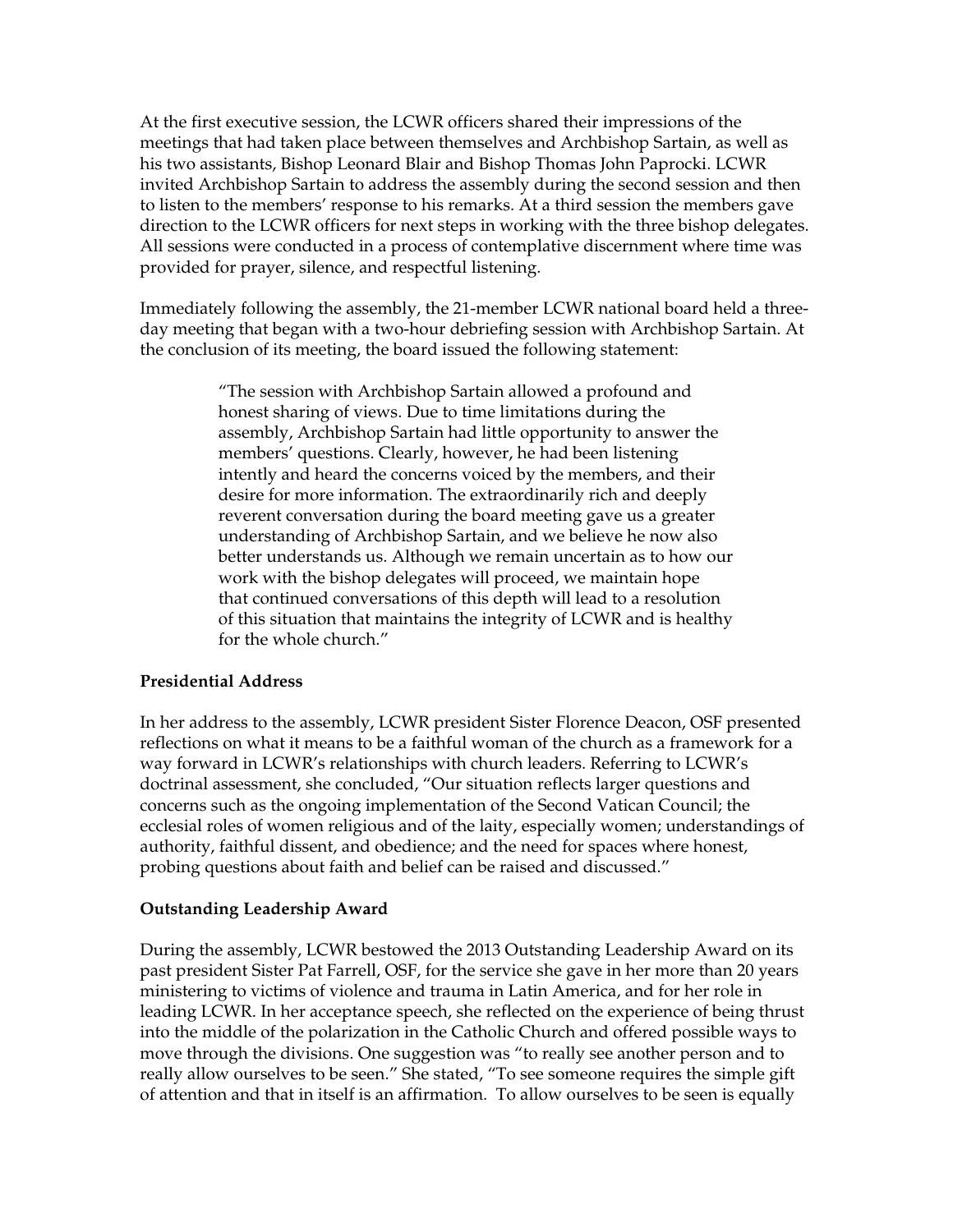as challenging. Expressing what we really think and feel, with transparency and vulnerability, is for the brave of heart. It is, however, what we are being asked to do in our current conflict. All of a sudden the world is looking to us. In response, we keep calling ourselves and one another to truthfulness and integrity, to a thoughtful sorting out of what that looks like concretely."

# **Actions for Justice**

Members of the Hope CommUnity Center, Apopka, FL, a service learning community dedicated to the empowerment of Central Florida's immigrant and working poor communites, shared in a panel presentation to the assembly their personal stories and struggle for commonsense reform of the broken immigration system. Eli Garcia, coordinator of the Sin Fronteras Youth Group at Hope CommUnity Center and a farmworker, DREAMer, and activist, told of her own journey from silent fear to empowerment. Jose Luis Marantes, the service learning coordinator at Hope, reminded those gathered that the work of restoring relationships and opening the community to all will continue long after the passage of comprehensive immigration reform. Evelyn Rivera, a member of the national coordinating committee of United We Dream, shared the story of the loss of her mother to deportation more than seven years ago. Sister Ann Scholz, SSND, LCWR associate director for social mission, spoke about the state of comprehensive reform legislation and called the LCWR members to pledge to walk in solidarity with all who seek justice for immigrants. More than 800 members signed postcards imploring their representatives to pass comprehensive immigration reform.

The assembly also adopted a resolution that reads: "We, the members of the Leadership Conference of Women Religious, are compelled to work toward a world where reverence for all living beings finds expression in an approach to life free from violence. We stand in solidarity with the victims of violence, with a majority of the American people, and with the United States Conference of Catholic Bishops (USCCB) as we heed the Gospel call to nonviolence and seek to persuade our local, state, and federal officials to enact laws that will: require universal background checks for all gun purchases; restrict civilian access to assault weapons and high capacity magazines; and make gun trafficking a federal crime. The resolution further calls for laws that will improve access to mental health care and other services for those in need and fund programs that make available educational materials on the effects of violence and provide opportunities for youth and young adults to end gang violence."

# Election of Officers

At the conclusion of the assembly, Sister Carol Zinn, a member of the leadership team of the Sisters of St. Joseph of Chestnut Hill, Pennsylvania, assumed the office of LCWR president for 2013-2014. Prior to her election to congregation leadership, she was serving as the representative for the Congregations of St. Joseph, an NGO in general consultative status with the economic and social council of the United Nations.

The body voted in Sister Sharon Holland, vice-president of the Sisters, Servants of the Immaculate Heart of Mary of Monroe Michigan, as the LCWR president-elect. Prior to serving in congregational leadership, she was one of the highest-ranking women at the